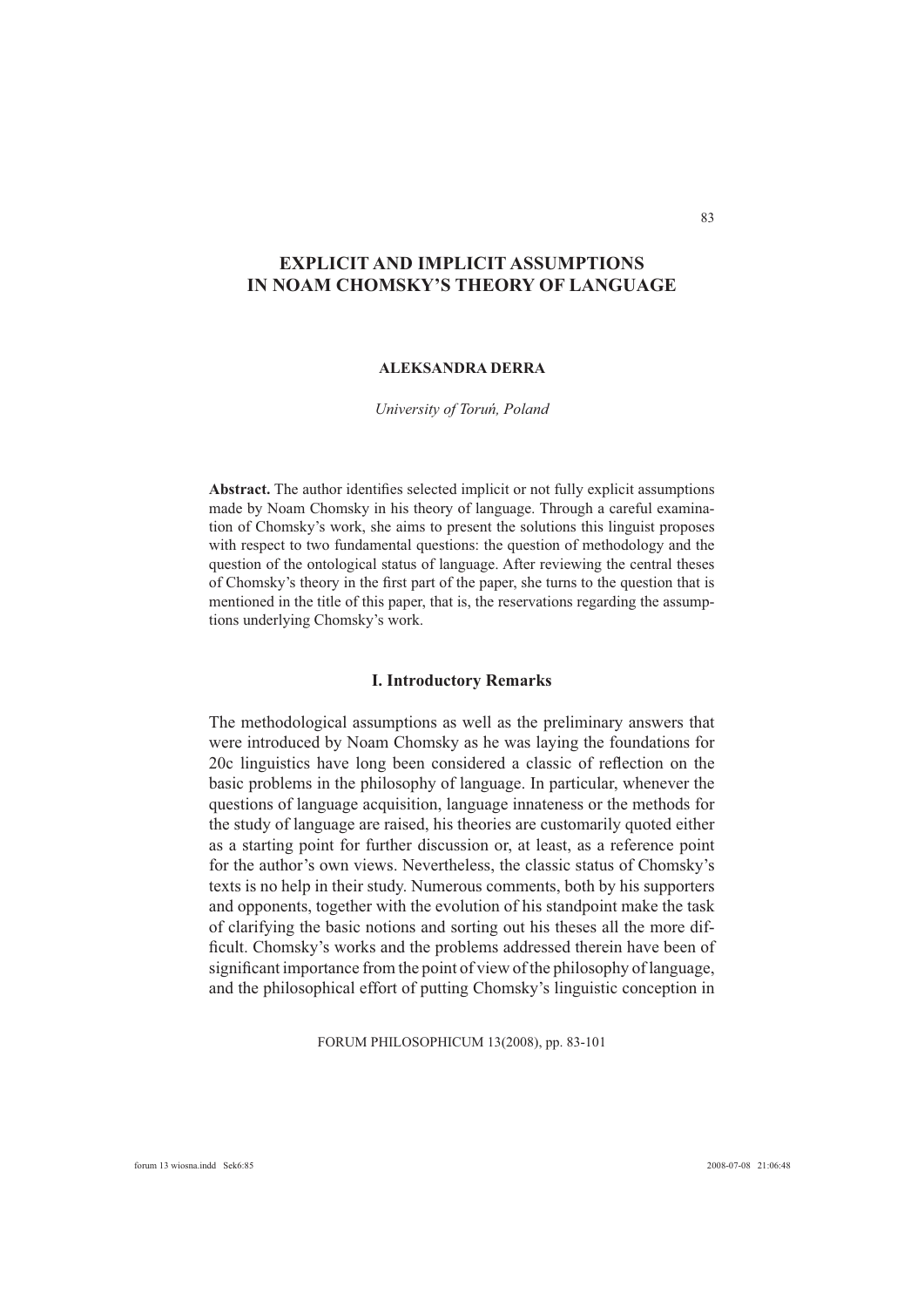order derives from the enormous interest generated by these works and their attendant problems. Consequently, a critical examination of his approach is a result of the desire to understand his conception, which is fundamental for the further study of natural language. Thus, it appears all the more important to pin down those of Chomsky's assumptions regarding language that seem to be either incompatible with the larger body of his theory or not fully sound.

The task that I have set myself in this paper is as follows: I would like to identify selected implicit or not fully explicit assumptions that are made by Chomsky, as well as to isolate his basic notions about language and look into the consequences of their use in different contexts. This pertains to the philosophical assumptions, which I take to include theses related to terms that are deeply entrenched in the philosophical tradition, but also theses that concern well-known philosophical problems. My aim, as a philosopher interested in the problems of the philosophy of language, is to identify in Chomsky's theory coherent solutions to two fundamental questions: the question of methodology (which includes the author's awareness of his assumptions, as well as the setting forth of his theoretical objectives), and the question of the ontological status of language. Determining what language, as an object of one's study, actually is has vital consequences not only with respect to the clarity of the theses put forward within the framework of one's own theory, but also with respect to the possibilities for arguing about specific aspects of the properties of language; and such controversies can be cognitively productive only on the condition that the parties are agreed on some basic description of language<sup>1</sup>. In other words, it is important to ask whether the questions that a given controversy generates can be fitted into a common cognitive structure, since only then will the disputing parties respect each other's arguments.

I would like to emphasize that the objective behind the analyses conducted in this paper is more than just to report. My goal is to place Chomsky's theory on the axis of the controversies regarding language acquisition. In my opinion, the lack of agreement on the basic issues of ontology and methodology, observable in debates in a variety of research areas, stems largely from the parties' entering the discussion with certain implicit metaphysical assumptions already taken for granted. By "metaphysical assumptions"

<sup>&</sup>lt;sup>1</sup> Chomsky is well known as an ardent polemicist and a critic of opposing theories. Suffice it to mention here his polemic with F. B. Skinner or W. Van Orman Quine, as well as with the Wittgensteinian version of the argument against private language.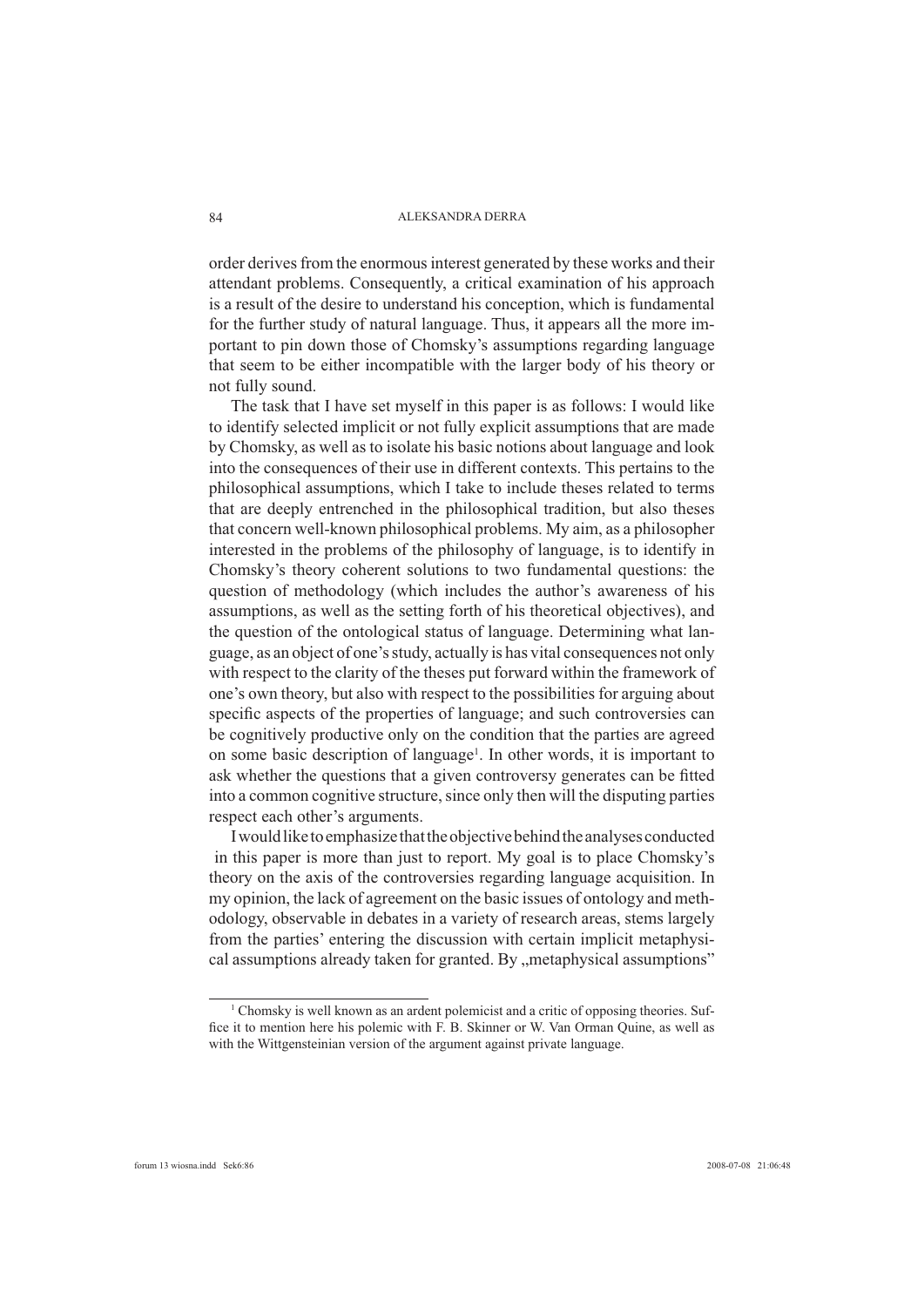I mean theses that are accepted on the strength of an arbitrary decision (mostly resulting from the person's more general philosophical outlook) as clear and self-evident, and that concern the most fundamental phenomena in a given theory. Frequently, they are treated as statements that have to be accepted by the opponents of the theory as well. Such assumptions are necessarily found in all theories (as there is no theory without assumptions); however, the more of them that are made explicit by the researcher, the more mature the theory is. It must be emphasized here that the fact that certain philosophical assumptions are implicit need not mean they should be rejected. Still, making them explicit makes it possible to reveal the actual cognitive means and ends that inhere in the complex formulas of every conception that attempts to describe the phenomenon of natural language. It also makes it possible to demonstrate the relativity of the theory in regard to its presupposed theses. This concerns in particular those theories that proclaim neutrality and objectivity, understood as a "purely empirical" or "purely rationalist" starting point, where the notions of rationality and "empiricality" are taken to be absolutely unequivocal. I will not answer here the question of whether tracking down implicit metaphysical assumptions or inconsistencies in the use of basic notions disqualifies Chomsky's theory or merely casts doubt on its peripheral statements.

 One could ask whether considering the problems dealt with in this paper is substantiated, given that over the years, Chomsky has modified his theory, reformulated some of its premises, and introduced new theses. As a result, it seems that the doubts presented here do not apply to the same degree to Chomsky's views from different periods of his intellectual activity. What is more, one could successfully argue for a distinction between "early Chomsky" and "later Chomsky." Thus, his position as presented in *Syntactic Structures* (1957) is purely linguistic, devoid of any overt philosophical statements. It is only later, during the development of his Standard Theory, that Chomsky becomes an advocate of clearly expounded philosophical views (including nativism, with which he is typically associated). It must be added that his recent theory is related to the minimalist program and its distinct connections with cognitive science (Chomsky 1995). When speaking of the evolution of Chomsky's views what one usually has in mind is the particular conclusions and the way in which they are presented. In an analysis of his ideas on the level of assumptions or theses of a philosophical nature (explicit – in his later works, or implicit – in the early works) it is easy to notice that the bulk of his core beliefs have remained unchanged, an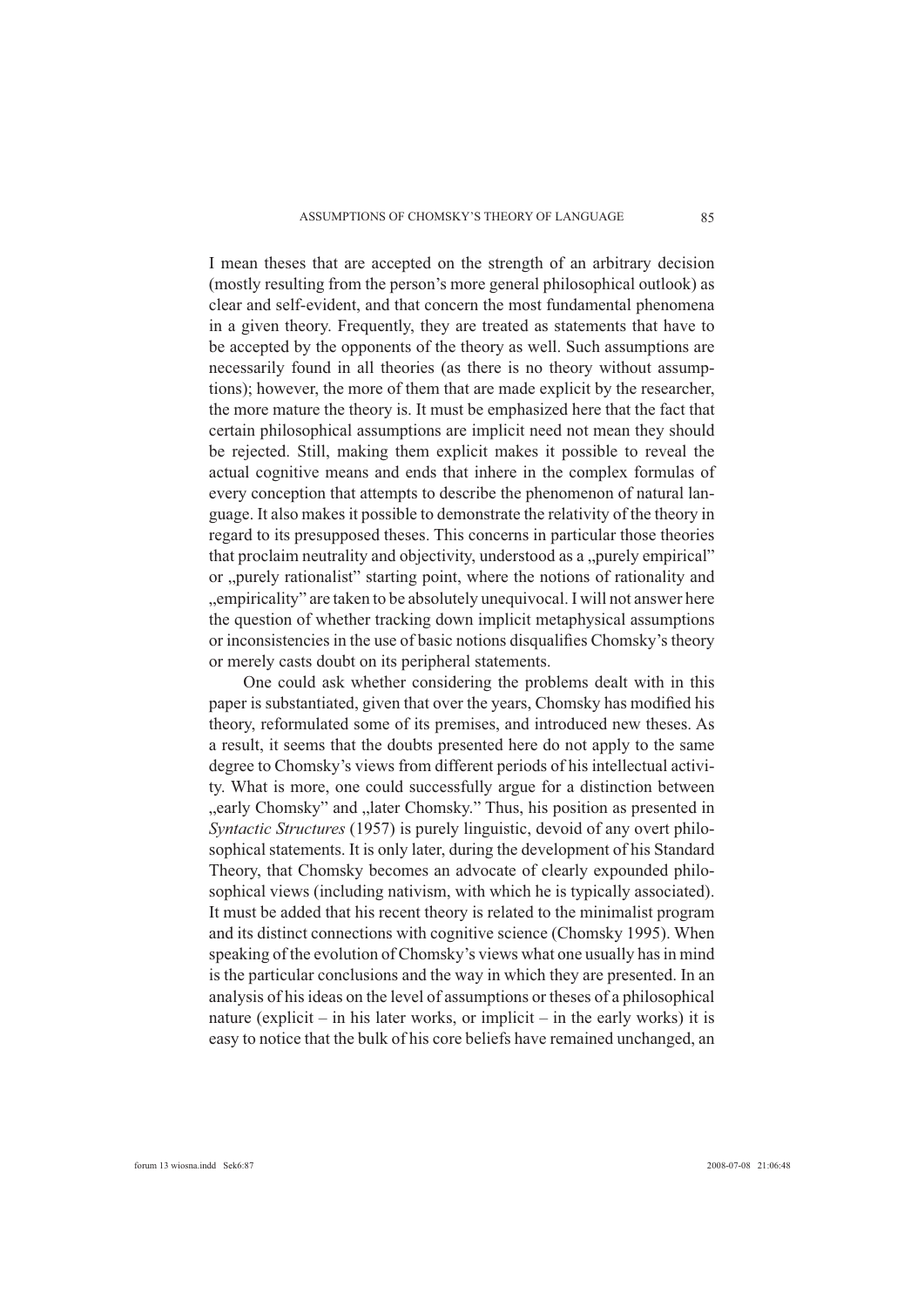observation that finds confirmation in numerous interviews (Stone, Davies 2002, p. 276). It is those core beliefs that are addressed in the present text.

# **II. Chomsky's Methodology: What and How we Study When We Study Language?**

If one undertook to summarize Chomsky's methodological postulates by means of a list of headwords, this would yield the following sequence of  $\ldots$ isms": realism – naturalism (of a biological sort) – rationalism (nativ- $\lim_{h \to 0}$  – empiricism (as a starting point for the method of study) – cognitive psychology (as the proper domain of linguistic study). The following list of entries does not, in and of itself, have an explanatory function and requires supplementation with further comments, but it allows one to illustrate the complexity of the theory with respect to the philosophical dimension of the concepts quoted and of theories laden with historical tradition. This complexity is the main reason why a number of terms used by Chomsky can be difficult to understand. Since Chomsky himself takes these terms to be unambiguous, no further explanation of them is offered in his texts. This topic will be discussed in more detail further in the text.

The objectives of the theoretical activity of a linguist or a philosopher can be derived from the above headwords. Namely, the goal of the analyses undertaken by a researcher of language is the description of language forms that are hidden on a deeper level – the basic, universal structure of language. One needs to abstract the principal rules lying at the foundation of specific rules in particular languages  $-$  the focus is put mostly on syntactic rules – and show how those rules are inherent in, and can be applied to, the genetic makeup of the child (Chomsky 2002, p. 93). Chomsky's biologically-minded rationalism has specific consequences for the philosophical study of language. First of all, capturing the essence of the functioning of language consists in explicating its structure and the ways of generating expressions (understood here as portions of information), not in investigating the sources of the meaning with which the expressions are endowed. Thus, semantics, understood classically, i.e. as the sub-discipline of linguistics or semiotics that deals with the relation of signs to what they represent, is outside the scope of this account. What is more, the sacred traditional assumptions regarding the ways of describing language need to be discarded. The belief about the holistic character of natural language, the ascription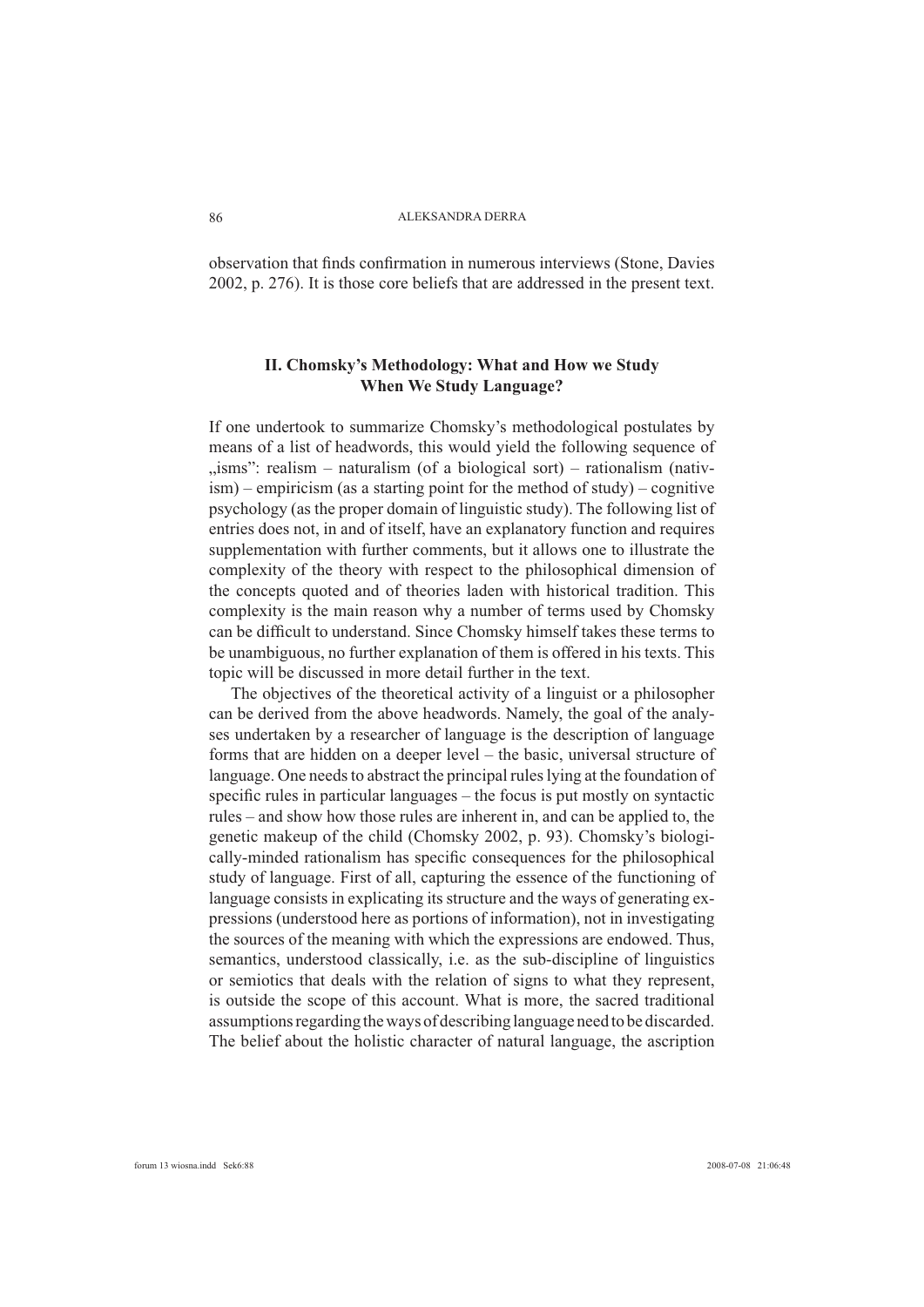of explanatory and constitutive functions to rules, and the emphasis on the conventionality of language and the theoretical role of public language – can all serve as examples.

To Chomsky, language is a unique biological capacity which he calls *the language organ*, or *the faculty of language*, FL (Chomsky 2000a, p. 85). In his later work, he distinguishes between *the faculty of language in the broad sense*, FLB, and *the faculty of language in the narrow sense*, FLN. The former is comprised of an inner computational core connected to two internal systems: the sensori-motor system and the conceptual-intentional system; the latter is the computational core itself, independent from the other systems to which it is linked or with which it interacts (Chomsky, Hauser, Fitch 2002, p. 1570). Humans posses this unique capacity as a result of their particular evolutionary history as a species, and thanks to a particular configuration of the genes. Particular natural languages (Polish, English, etc.) that linguists investigate, are the states of FL (Chomsky 2000a, p. 86-87). To put it differently, the language faculty is a distinct state of the mind/brain, whose initial state is common to the entire species. In its narrow sense (FLN), this faculty constitutes a characteristic and unique system specific to the human species.

The possession of the faculty of language has to be manifested. That is, a basic requirement that language as understood by Chomsky must meet, is that individual speakers be able to use it (Chomsky 2002, p. 118). For language to be possible to use, its expressions (whose number is taken to be infinite) have to be implementable in the biological cognitive system of humans. Language use is possible, to the same degree, thanks to the appropriately pre-programmed human sensori-motor system and to the conceptual organization in the mind and the language of thought itself (particular mental states). Language does not have to meet any other, "external," requirements or criteria, such as being representational, referring to the world, having an informational function or subserving communication, to name just a few (Chomsky 2002, p. 108). It can be studied only with respect to its adaptation to the biological or computational systems in which it is implanted as a biological organ.

The language that constitutes the proper object of linguistic study is *internalized language* (*I-language*), distinguished by Chomsky from socially shareable, public , external" language used within a given community (*E-language*). The former is individual, internal, intensional language specific to each individual person, constituting a part of their mental endowment; it is comprised of computational procedures and a lexicon. The latter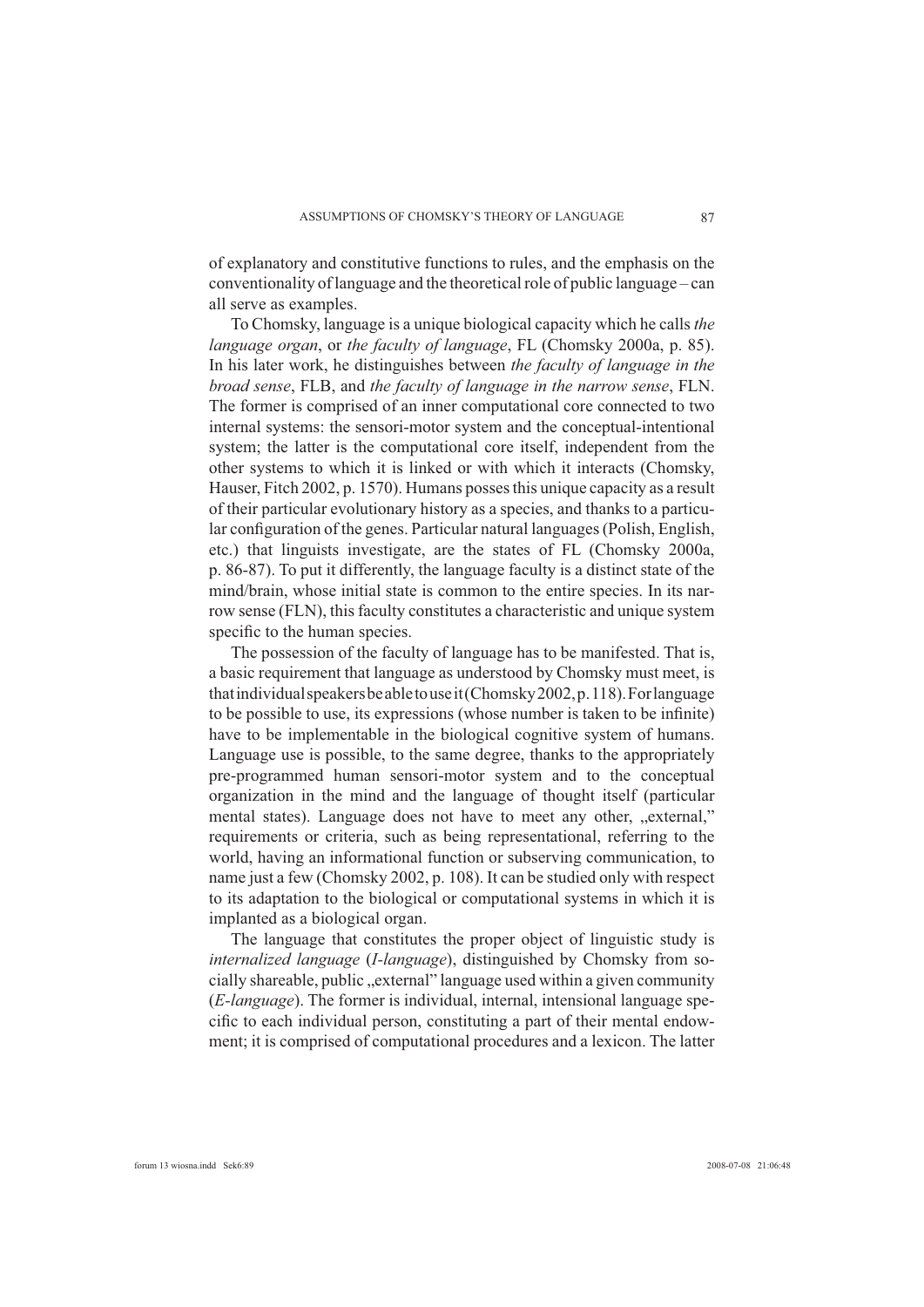is simply an idealized object, commonly called Polish, English, Chinese, etc., that has no ontological status of its own (is just a characteristic epiphenomenon). Grammar in this context is a linguistic theory the object of which is I-language (Smith 2004).

The task of the researcher of language is to establish the zero state of the language faculty and determine the conditions under which the transition to full development can take place. From this perspective, language is a system of generative grammar, that is, a recursive system in which the rules for creating expressions are specified and definite.<sup>2</sup> It comprises: a set of basic rules of a limited character, a set of transformations mapping the deep structures, formed according to the basic rules, onto the surface structures, and a set of phonological rules. To put it differently, a generative grammar is a formalized system of rules which bases itself on the lexicon to generate the sentences of a given language and assign to each of them a structural analysis.<sup>3</sup> The universal grammar is "the system of principles, conditions, and rules that are elements or properties of all human languages not merely by accident but by [biological] necessity" (Chomsky 1975, p. 29). It is part of the human genotype, universal for all humans.

# **III. Doubts Regarding Selected Assumptions on Language Made in Chomsky's Theory**

Chomsky, following the scientific tradition of making the terms used maximally exact, criticizes the opacity of the philosophical use of such notions as "metaphysical," "language," "common language," "public language" – to name only a few. In addition to this, he claims that because of their specificity (inhering in a speculative context with no reference to empirical facts) it is impossible to use them with the proper exactness (Chomsky 1968, p. 411). Therefore, their application within a theory is illegitimate, given

<sup>&</sup>lt;sup>2</sup> According to generative grammar, language consists of two kinds of structures: deep and surface, connected with each other in a particular way. Surface structures are formed from deep structures, mostly abstract, by the use of certain types of transformations (Chomsky 1968, p. 5). Because of numerous misinterpretations, Chomsky has abandoned the distinction between deep and surface structures in his later work.

<sup>&</sup>lt;sup>3</sup> It should be observed at this point that Chomsky's theory has undergone an evolution: the Standard Theory from *Aspects of the Theory of Syntax* has changed into the Extended Standard Theory, then the Revised Extended Standard Theory, later to become the Government and Binding Theory. I will not address here any of the nuances related to this evolution.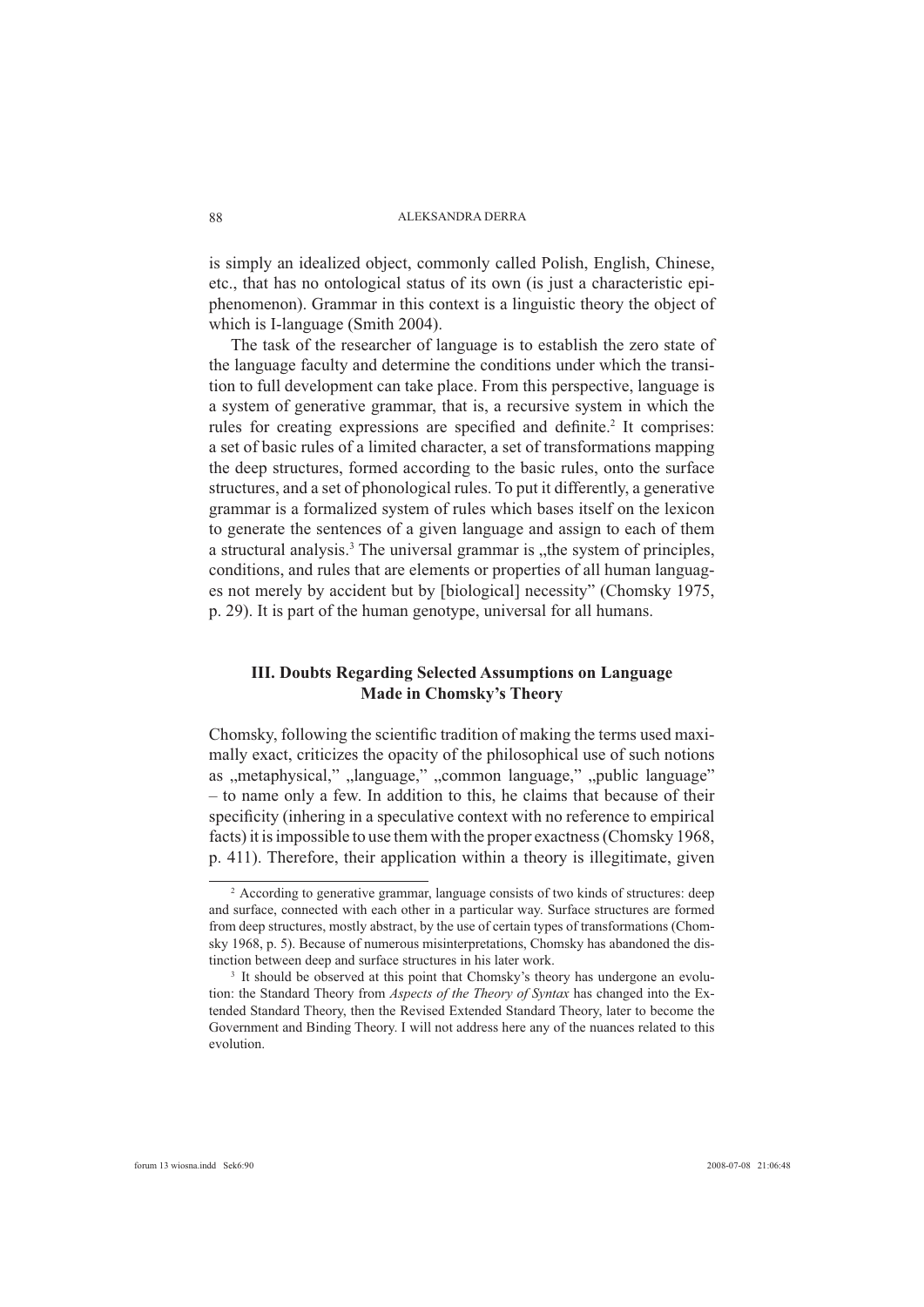that their ontological status remains undefined and their use is obscure, unclear, and undetermined (Chomsky 2000a, p. 77-78, Kasher 1991, p. 10). At this point, it is worth noting that there is no clarity nor full consistency in the way in which Chomsky himself understands the notions to which he refers in his theory. This concerns, in particular, such notions as "thought," ", empirical" (as opposed to "theoretical"), "empirical study," "fact," "abstract." I do not propose that each of the notions that finds application within a theory should be defined and made painstakingly exact; what is more, I doubt whether this could be achieved. Still, in the context of methodological assumptions made by Chomsky and his appeals for the precise ( $\alpha$ scientific," as he calls it) use of notions, it is prudent to examine whether the recommendations he issues for other theories are observed with respect to terms he himself uses. I will now take a closer look at some such notions, as well as the assumptions that are founded on them. To this end, I will make use of several examples.

### **IV. Example One: Empiricality**

As has already been observed, Chomsky advocates a strict adherence to the facts according to the methodology of the natural sciences (Chomsky 1968, p. 25). While it is stressed that naturalistic methodology does not have a privileged status, still it is considered to be the most adequate tool for studying language (Chomsky 2000a, p. 77). This consists, roughly, in the analysis of an empirically accessible phenomenon, which is given in the form of the knowledge of language possessed by children. This phenomenon, in the theory discussed here, has been well defined, and idealized to a sufficient degree.<sup>4</sup> Chomsky also claims that the problem of the acquisition of the foundations of the knowledge of language is an open empirical question, that is it cannot and should not be decided by means of *a priori* argumentation or pure conceptual analysis. In his famous criticism of Skinner's view he writes:

. I have intended this review not specifically as a criticism of Skinner's speculations regarding language, but rather as a more general critique of behaviorist (I would now prefer to say "empiricist") speculation as to the higher mental

<sup>&</sup>lt;sup>4</sup> In the context of the earlier reflections of Chomsky, especially those in *Syntactic Structures*, one can speak of some form of evolution. This is because Chomsky had considered linguistics to be a theoretical science that can be pursued by strictly formal methods.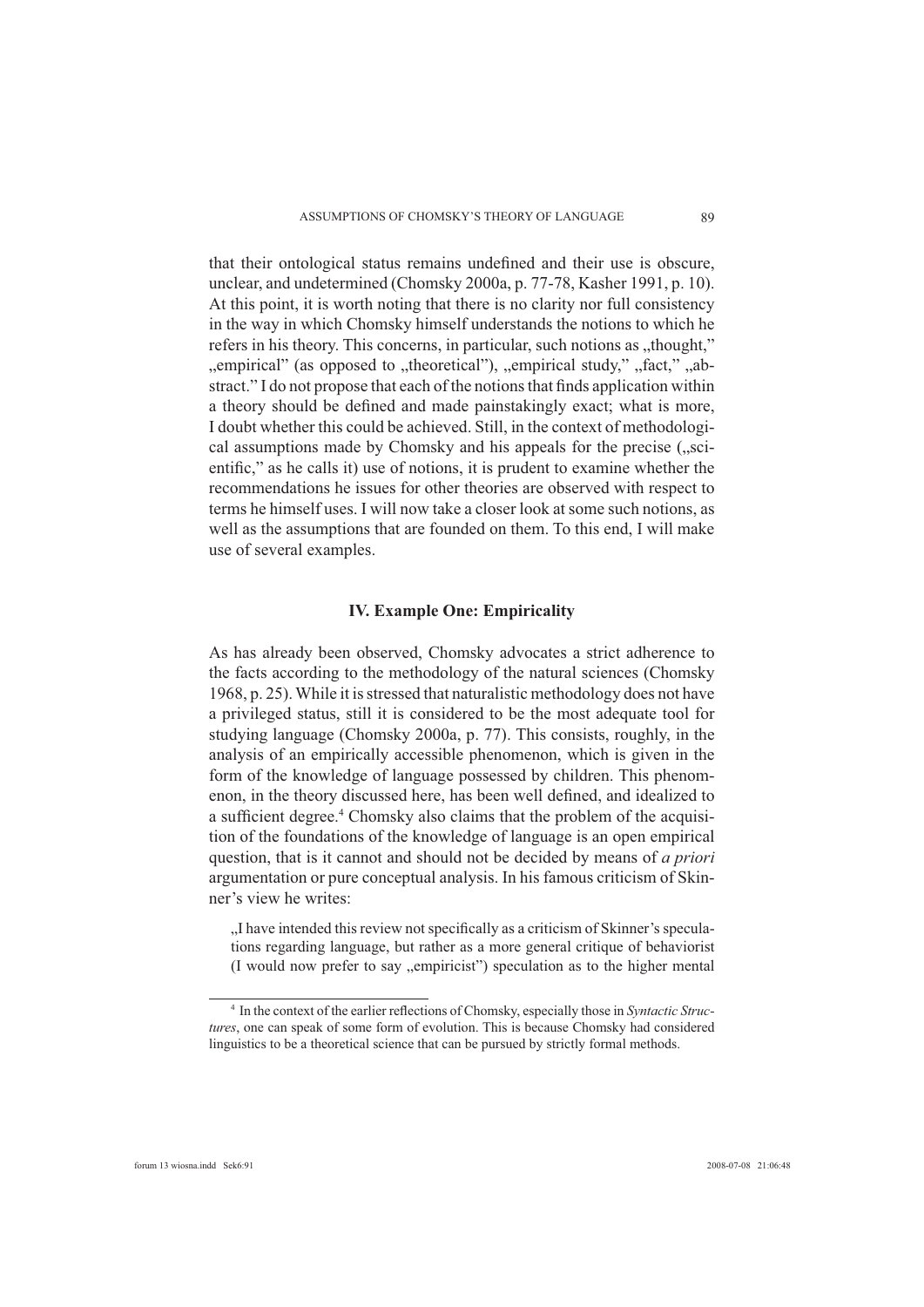processes. (...) The conclusion that I hoped to establish in the review (...) was that the general point of view is largely mythology and that its widespread acceptance *is not the result of empirical support* (my underline – A.D.), persuasive reasoning or the absence of a plausible alternative." (Chomsky 1967, p. 142)

Hence, linguists and biologists (in the important domains of psychology and anthropology) should abandon counterproductive theoretical debate and concentrate on more collective efforts focused on the analysis of particular component parts of the language faculty (Chomsky, Hauser, Fitch, 2002, p. 1578). At the same time, Chomsky advocates specific theoretical analyses in his opposition to behaviorism and traditional empiricism. Chomsky is a well known critic of Quine, who – according to Chomsky, utterly mistakenly – champions a systematic rejection of the study of mental structures. In his numerous works he postulates that linguists should not rely strictly on behavioral evidence and criteria. According to the rationalistic standpoint he subscribes to, whatever it is that meets the standards of rational thinking can benefit theoretical linguistics. Empiricism with behavioral equipment has to be rejected also for political reasons, since it pretends that its techniques are neutral in reference to oppression and control (Chomsky 1988, p. 244).

Here, one faces the obvious problem of deciding what counts as "good" as opposed to "bad" empirical evidence. What is worthwhile empirical research and how does one conduct it, and when does advocating its necessity result merely from earlier presuppositions stemming from a too rash empirical methodology? How can one distinguish theorizing that is mere speculation devoid of any cognitive benefit from theorizing that is based on reasoning akin to that used in logical and mathematical procedures? One could ask whether the knowledge of language can be studied at all without making numerous prior assumptions regarding its nature and ways of manifestation? Chomsky's approach appears to be rather unclear. In a considerable number of his texts, Chomsky expresses a belief that theoretical linguistics functions, and should function, on a high level of abstraction, so that its psychological reality should not be subject to evaluation (Chomsky 1957). At the same time, he decides the validity of all of the questions that are posed in theories of language on the basis of their empirical reality, a factuality that must be assumed to be confirmable on some neutral grounds. He clearly rejects something he calls empiricism, but not empirical methods as such, which, initially, can produce the difficult task of separating one from the other (McGilvray 1999, pp. 32-33). Chomsky appears to be a covert proponent of the view that there exists one and only one paradigm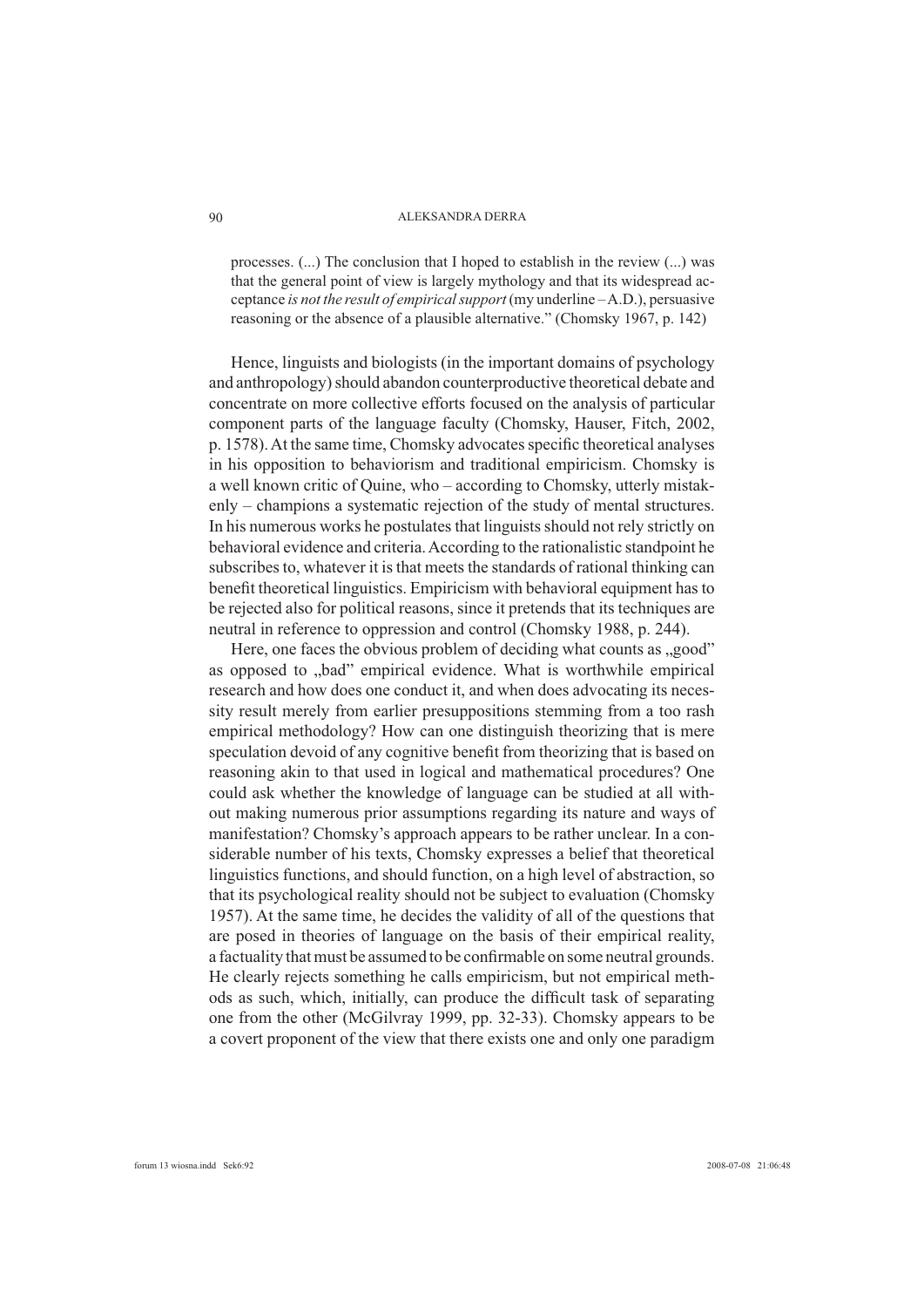of empirical adequacy, applicable to all theories, thanks to which it is possible to decide in advance (regardless of a given theory's objectives, the scope of its concepts, and its accepted assumptions) what an indubitable empirical verification would consist in; to put it simply, one could decide what may or may not count as empirical evidence for some thesis (Clark 2003, p. 18). From the perspective of the debates that take place in contemporary philosophy of science, or the descriptions quoted by the historians of science, such a standpoint is both naïve and unfounded. In particular, one cannot ignore the fact that numerous experiments conducted in the many disciplines that study the origin and development of the faculty of language, e.g. by scrutinizing the mental processes of infants, require interpretation, and their results are very far from unequivocal (Hitchcock 2004, Pickering 1992, Haith 1998).

The notions of the empirical and related categories are connected with yet another notion important for Chomsky's theory; I would like to address it with a short comment. What I mean here is the category of explanation, which Chomsky treats with considerable optimism. In *Language and Mind*, Chomsky holds that it is possible to provide an exhaustive physicalist explanation for the totality of mental phenomena, since such explanations become available for an ever-increasing number of phenomena previously considered as inexplicable within a physicalist framework (Chomsky 1968, p. 25). Such a belief seems largely arbitrary, being based on a conviction about the reality of progress in explication in the natural sciences that is not necessarily universally supported; as is also the case for the hope that physics and related fields will be able to explain an increasingly broad spectrum of problems from a wide array of domains of human existence. Not to mention the problem with the content of explanation, which is not as obvious at it seems to be.

Let me a bit be more specific about Chomskyan methodology and provide one example. Chomsky's texts lead readers from an insistence on the abstract description of language or the brain to the requirement that these descriptions be based on empirical grounds (Kasher 1991, p. 15). On the one hand the linguist assumes that the mind/brain contains formal universals (abstract characteristics of a kind), on the other hand, she should be able to explore these innate features empirically. There is no obvious contradiction in the task described above, but there is a certain methodological tension. The argument that specific features have to be attributed to the mind in order to "make language possible" is nondemonstrative. (Piattelli 1979, p. 273). As a matter of fact we can provide some observations from empirical studies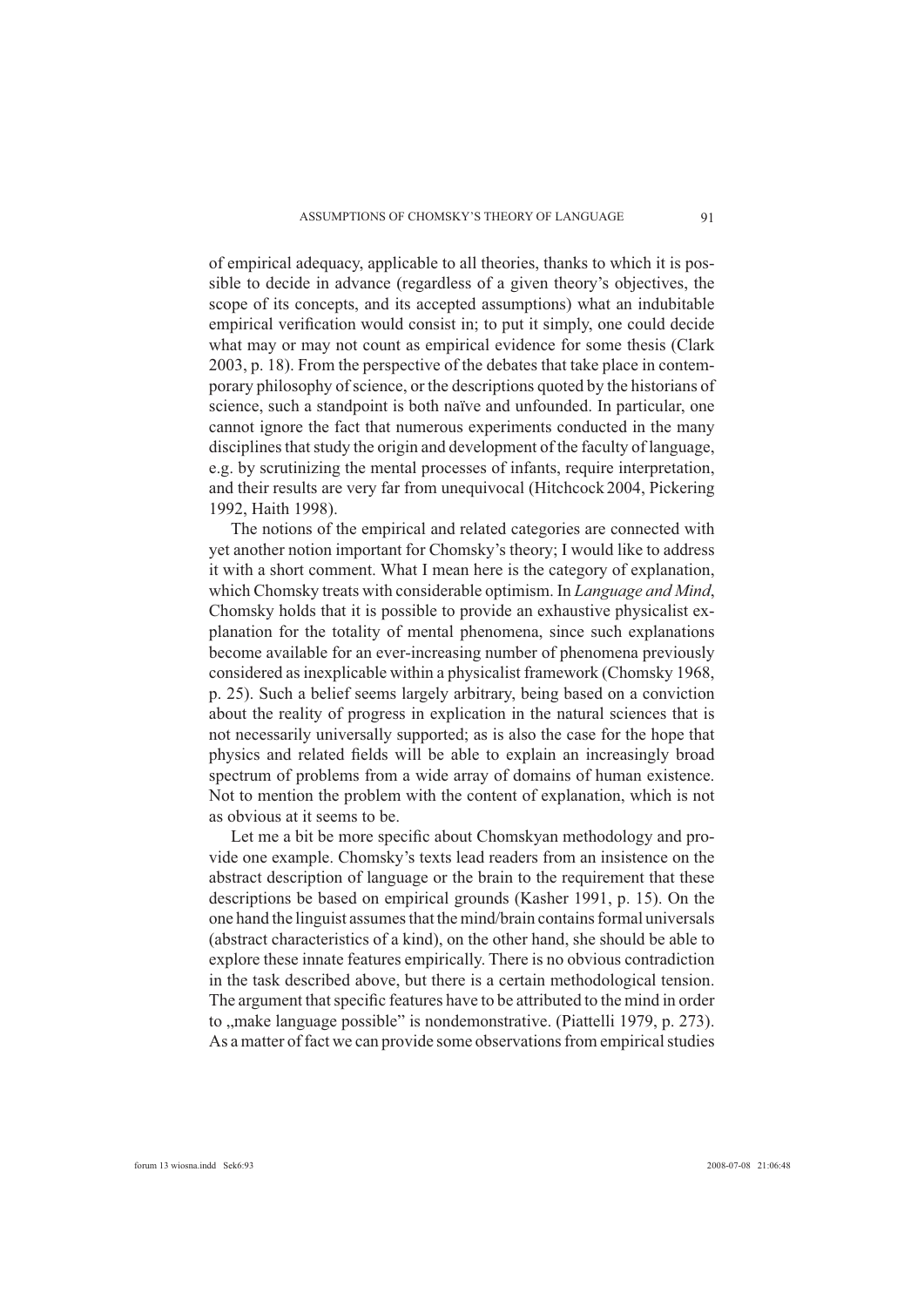which will illustrate the hypotheses of universal grammar, but they will by no means prove them. Supposing that the brain is structured in a certain way can be an unproblematic claim as long as we do not try to translate it into some observational criteria taken from the natural sciences. And only the latter task, rightly so, seems to be of interest to Chomsky. In order to make such a translation we have to face the complex, multilayered, sophisticated machinery taken from a given theory in the natural sciences, where we are not able to avoid dependence on specific concepts, a suitable methodology, and all that counts as empirical. Taking this move into account, we have to agree that the initial unproblematic claim and all other theory-related assumptions become a moot point. As has been mentioned before, we can see this by studying the history of science.

### **V. Example Two: Communication**

Chomsky's assumptions on the status of human communication are a rich source of interpretational problems for his readers. Let us recall that the study of human communication against the background of animal communication is one of the tasks Chomsky sets for linguists. In his 1968 book, *Language and Mind*, Chomsky asserts that human language is entirely different from all other systems of animal communication, a belief that is echoed in some of his most recent works (Chomsky 1968, p. 4, Chomsky 2002, p. 63). The crucial difference consists in the ability of language to generate an infinite number of thoughts, intentions, feelings. To be precise, FLN is a uniquely human capacity, demonstrating a distinct profile thanks to which it stands out from all other communication systems (Chomsky, Hauser, Fitch 2002, p. 1571). At the same time, Chomsky stresses that FLB is strictly compatible with animal communication; it is a human adaptation for language, which constitutes a complex system for effective communication and has an inalienable genetic component. According to him, there exists evidence supporting the thesis of biological continuity between humans and animals with respect to speech; for example, evidence for animals possessing and being able to use abstract concepts (such as tool, color, geometric relation, digit), as well as their having a theory of mind (the concept of self, the ability to represent beliefs). Chomsky does not expound in detail his understanding of communication, so it is not clear whether communication in humans is similar to that in animals or uniquely different, or whether communication (related to FLN and FLB, respectively) covers both those possibili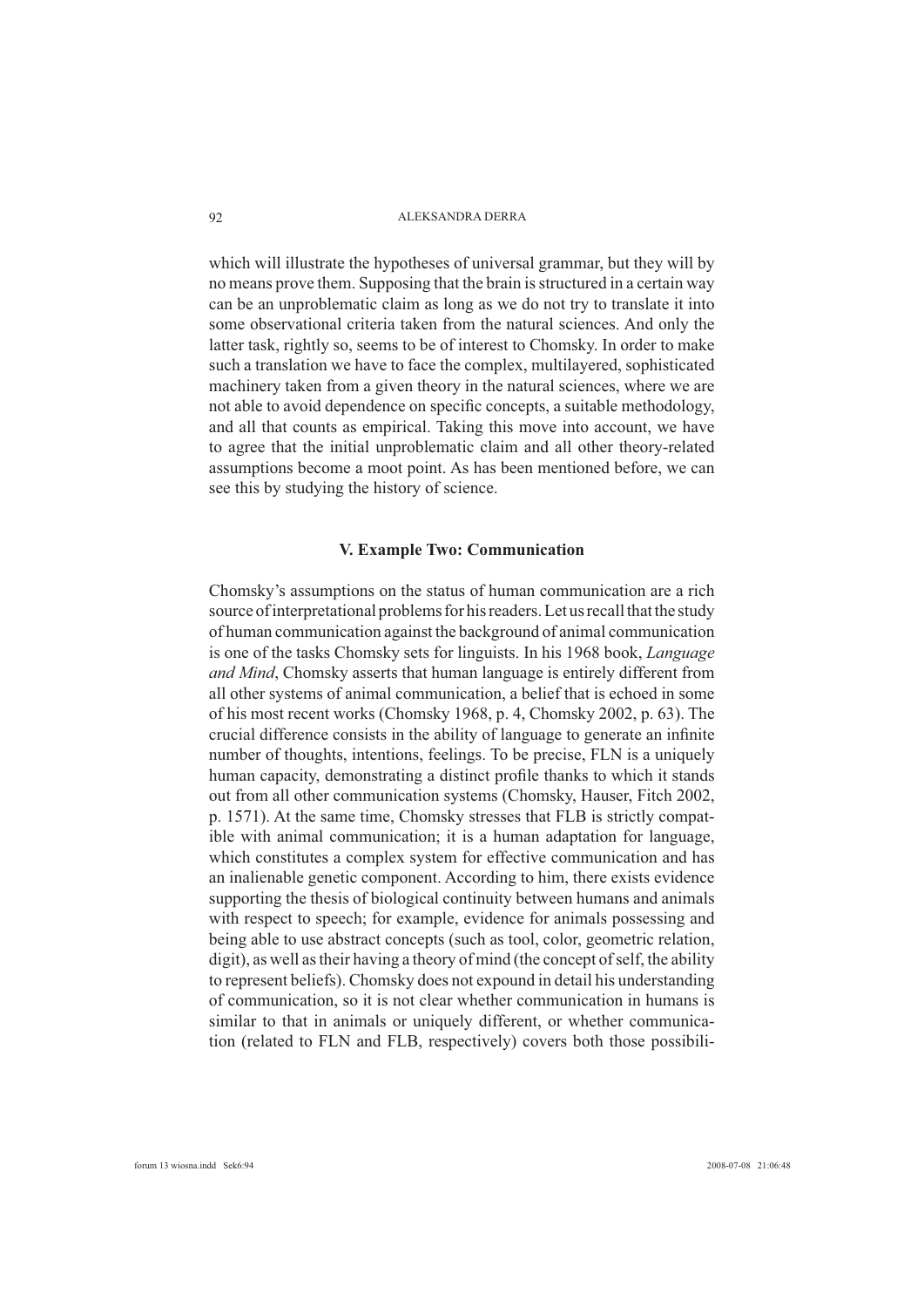ties depending on the content of a particular concept. Moreover, Chomsky himself in his *Architecture of Language* declares that there are no criteria of comparison between different communication systems in animals. How, then, can one face the task of describing human communication in relation to other forms of animal communication, a theoretical maneuver that was aimed at illustrating the specificity of the former?

A philosopher is inclined to ask at this point about the general nature of and criteria for establishing what is similar and what is different. Such questions are central from a methodological point of view, when one attempts to illustrate the validity of the theses about the similarities and differences between human and animal communication (Chomsky 1968, p. 405). Let us recall that Chomsky argues for the view that despite every child having different experiences (in the contact with the external environment) and being confronted with different data, the system, or mechanism, of acquiring language is the same for all human children, as members of the same biological species *Homo sapiens*. Furthermore, Chomsky claims it to be an empirical fact that under normal circumstances those acquiring the first language do it in a strikingly similar manner. Still, why should this environment be a factor promoting divergence rather than convergence? One could risk a thesis that children grow in similar family environments, surrounded by their relatives who care for them in similar ways (they feed them, put them to bed, comfort, cuddle, etc.). This strikingly similar way of acquiring language would on that account have more to do with the similar types of stimuli accessible to the child. Once again, both the hypotheses formulated by Chomsky and those I quoted above need a more precise statement of the criteria of similarity; at least to an extent sufficient and possible within a given theory.

A possible reason why Chomsky shuns a precise explanation of what communication is may be his conviction that the communicative function is not the basic function of language. To him, language is comprised of numerous modules and functions, and none should be granted a privileged status. The function of language is not only to inform, but also to establish interpersonal relations, to express thoughts, to have fun, to understand, etc. Still, the above conviction does not exempt a researcher from the task of making the category of communication precise. What is more, an additional accusation, often quoted in the literature, seems to be applicable here, namely that about ignoring the social dimension of language use. As has been observed, to Chomsky, only I-language constitutes a proper object of linguistic scrutiny, while the shared, public language is merely an epiphenomenon, called into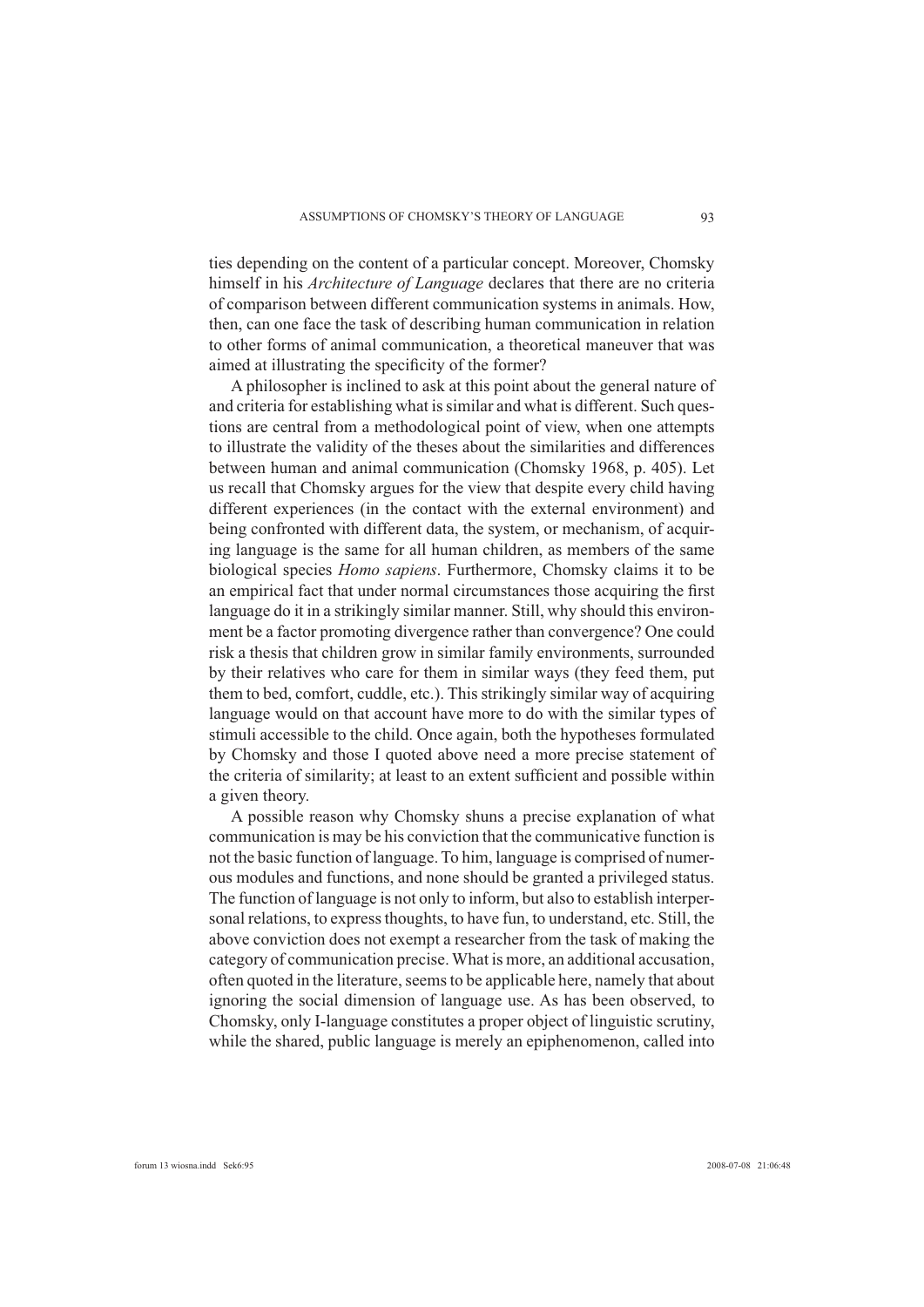existence by philosophers. Let me note, however, that the functions that I have enumerated above following Chomsky seem to require taking into consideration the presence of other persons in the functioning of language. A considerable number of researchers stress the fact that when communication is understood as the exchange of information with individuals similar to the subject, psychologically it is a vital truth that language cannot be acquired one one's own. In this respect, the universal grammar described by Chomsky can only be said to constitute a grossly insufficient account of natural language. It is merely a simplistic idealization, since it is restricted to the study of the speaker in abstraction from the fact that they are surrounded by other individuals. (Burge 1989, pp. 174-177)

# **VI. Example Three: Language: an Abstract Entity or a Biological Token**

For a philosopher, the problem of the ontological status of language emerges inevitably in the process of refining the details of any particular theory of language, and especially when the theory one deals with has a naturalistic profile. This is so, because on this approach, and in one of several possible ways (since in contemporary philosophy we are faced with many different "naturalisms") existence physicalistically understood is distinguished and treated as an obvious starting point<sup>5</sup>. It is easy to forget that from a philosophical point of view such a strategy is largely arbitrary and always requires an appropriate spelling out. Chomsky, as a realist, proposes that language be approached in a scientific way (as opposed to being an object of metaphysical speculation), which precludes understanding it as some sort of artifact or abstract object. By the same token, a linguist should be concerned with natural facts, not artifacts. Language is something real in the sense that, thanks to its specificity (see below), it constitutes a valid object of productive study. Thus, all controversies regarding the description of language should be decided on the level of discussion about facts, not on the level of highly speculative philosophical disputes that breed such entities as "public language,",,common language,",,national language," etc. (Chomsky 1968,

<sup>&</sup>lt;sup>5</sup> Arguably, a separate work could be devoted to tracking down the profusion of approaches that are termed "naturalistic," or to identifying the theses they all accept. It seems that one has to agree with Putnam, who states that naturalism is an unclear and ill-defined notion, and that the successive attempts at introducing order to its application lead only to the discovery of still other differences between the so-called naturalistic theories rather than to pointing to some element common to all of them. (Putnam 2004, pp. 59-70)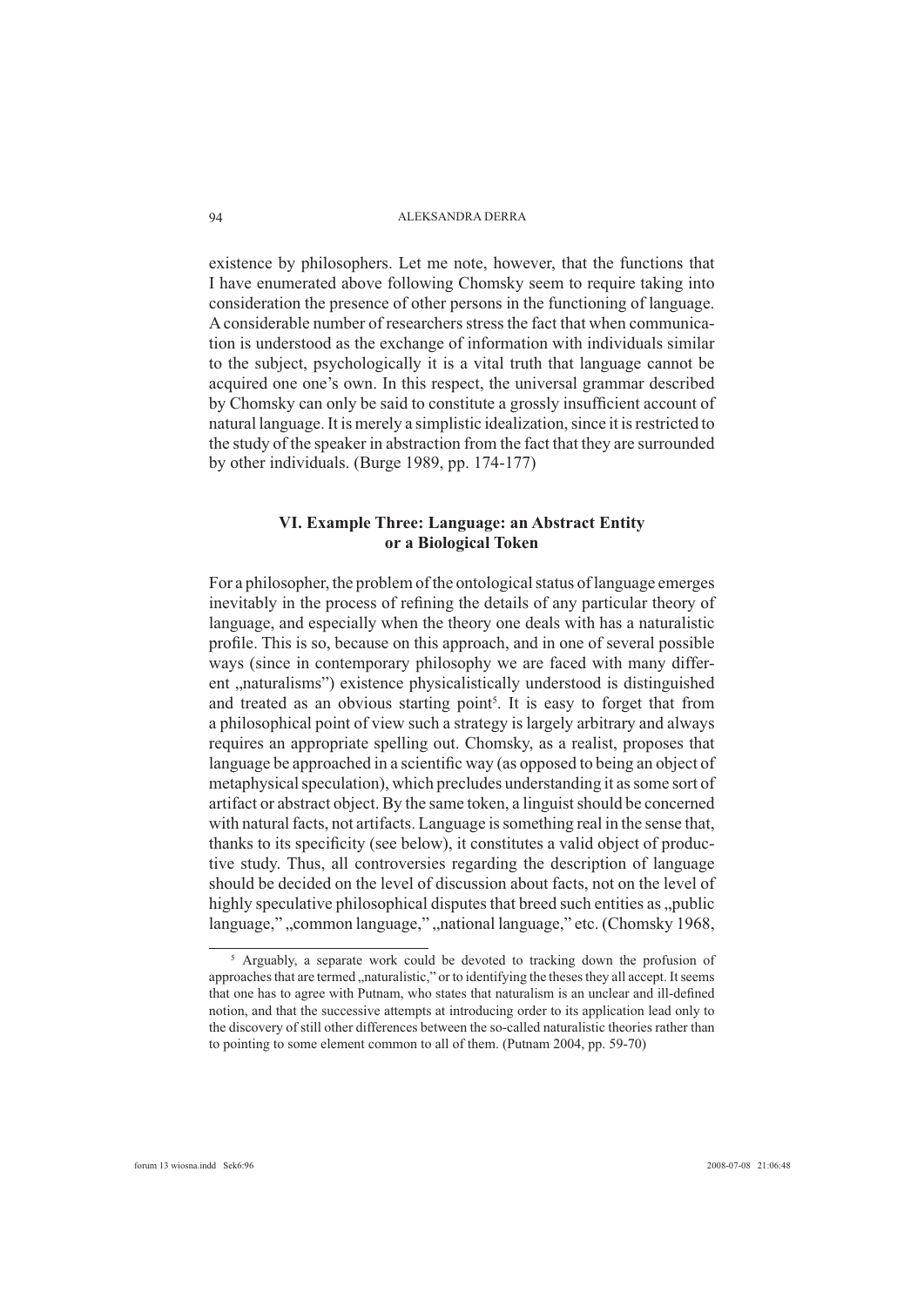p. 25). Chomsky maintains that language (*qua* I-language) has, by definition, no objective existence except in the form of its representation in the mind. The mental, key to the way in which Chomsky understands language, is regarded as one of the several aspects of the world (alongside such aspects as the mechanical, the chemical, the optical, the organic, etc.), so it is not contrasted with the physical. This is the case also because no well-defined and consistent notions of "body," "matter," or "the physical" have been developed, which severely limits their theoretical usefulness. As a result, Chomsky denies that the mind/body problem has any sensible conceptual status. This problem is impossible to formulate in precise terms, as there exists no unambiguous understanding of what body is, nor what mind is, and so the relation between them cannot be studied. In this manner, Chomsky evades classical ontological questions, since he assumes that whatever exists, exists physically, and yet "the physical" can manifest itself in a variety of ways. It can be said that the biological is one of them.

Let us recall that in Chomsky's theory the notion of public language is rejected as too abstract to be specified. At the same time, the I-language mentioned above is treated, on the one hand, as an abstract object, but on the other, as a collection of biological facts. Hence like any given biological object, language can be studied in respect of: a) its function, b) its structure, c) the physical substrate on which it is based, d) its development, understood ontogenetically, e) its evolutionary development (Chomsky 1980, p. 227). Regarded in this way (points c, d, e), linguistic study becomes to a considerable extent a part of cognitive psychology (Chomsky 1965). The ability to use a natural language is considered to be an ability that can be at least partly explained by means of investigating the mental structures of linguistic representations (generated according to grammatical rules) whose character is internal. A perspective for such a study is set by the research on communication in animals (including humans) (Chomsky 2002, p. 63). Language must necessarily be biological in order for it to be a viable object of study outside the subjective mind of a particular individual. Still, if it is supposed to be accessible for theorizing, it must be able to be isolated and recorded in a symbolic format. An abstract status is a property of deep structure, whose features are to be discovered in the theory of language acquisition, where one should be able to explain how the knowledge of hidden language forms and their governing rules is acquired<sup>6</sup>. A natural language is a function characterizable with structural descriptions, and the

<sup>&</sup>lt;sup>6</sup> There are researchers who claim that the problematic character of most of the theories of language acquisition consists in the fact that what they aim to describe is the final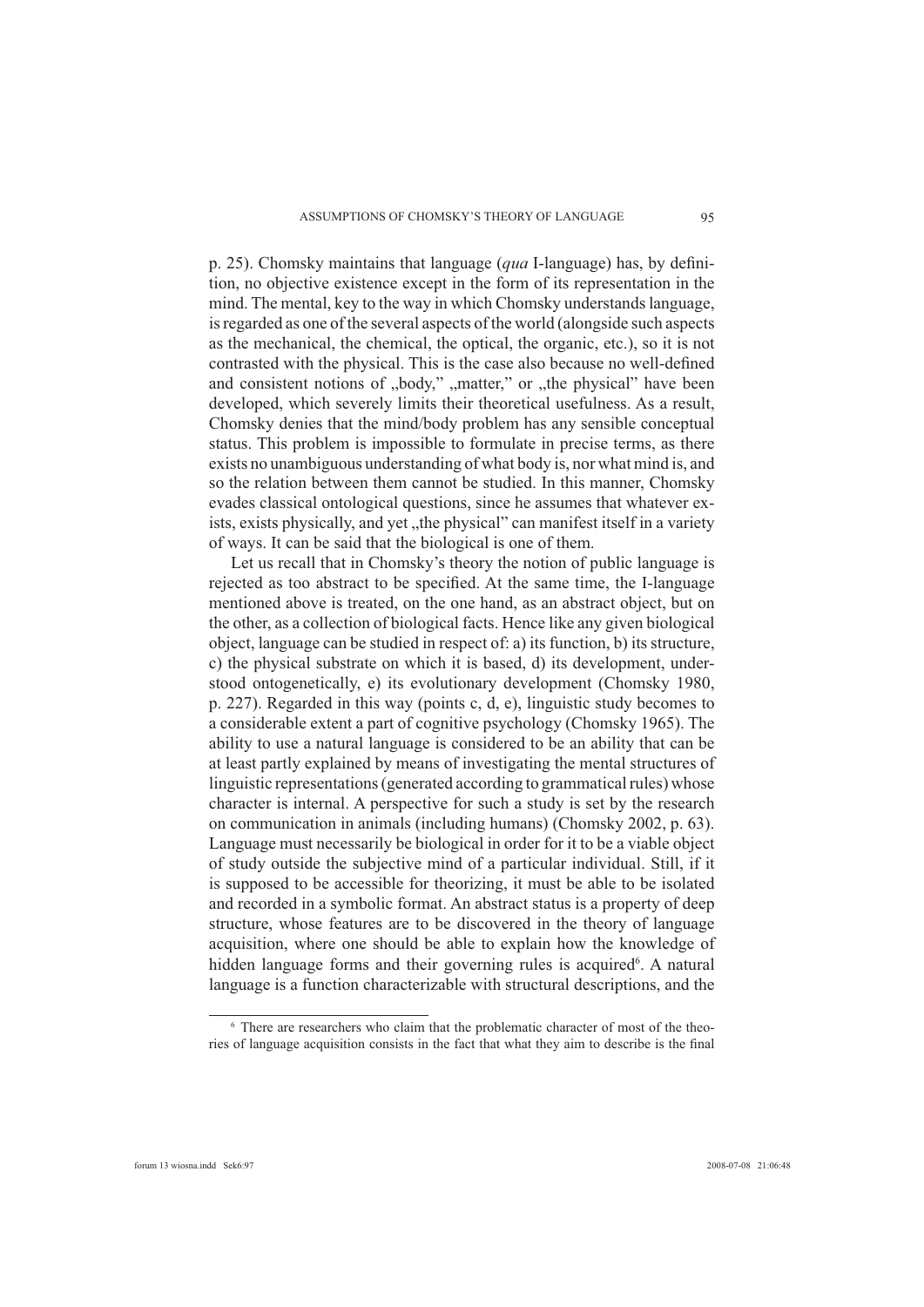particular grammars are instances of a universal grammar whose parameters have been set to optimal values. Grammars, so understood, are real in the sense that they exist in the brains of individuals, while ethnic languages are not: not only is their structure unspecified, but also their ontological status is unknown (cf. the abstract character mentioned above). Their existence is purely secondary and epiphenomenal. How should abstractness be understood in this context? Chomsky does not provide an exact definition; what is known with certainty is that "the abstract" does not have a physical character. But if so, what is the ontological status of abstract objects if existence can only be physical (although in a number of different ways)? How can such a dualistic understanding of language as an object of study be made consistent in his theory, if at the same time one wants to remain unaffected by accusations of philosophical speculation, the introduction of entities of a dubious status, etc.?

#### **VII. Example Four: Innateness**

Let us now turn to the most famous and most controversial of Chomsky's (hypo)theses, namely those regarding language innateness and its universality. I have mentioned before that the human language capacity, considered from this perspective, is innate in the biological sense and remains invariant across cultures, being the same for all humans. In 1960, Chomsky suggested that the faculty of language is innate, substantiating this claim with three observations regarding the functioning of natural language that were meant as specific support for his thesis. To simplify, they were as follows. Firstly, the syntax of a natural language is too complex for children to learn it from the forms they hear. Secondly, adults, when talking to children, supply them with fragmentary and often incorrect language data (in spite of which children master the full ability for correct communication in their native language). Thirdly, children learn language very fast (compared to the acquisition of other skills), which seems to attest to the fact that this ability relies on some underlying innate capacity (Clark 2003, p. 399). The innateness hypo(thesis) can be treated as a consequence of Chomsky's rationalism and as an element of Chomsky's methodology is visible in at least two aspects. The one concerns the cognitive endowment of humans as

product rather than the process that takes place along the way to the acquisition of language (Clark 2003, p. 18).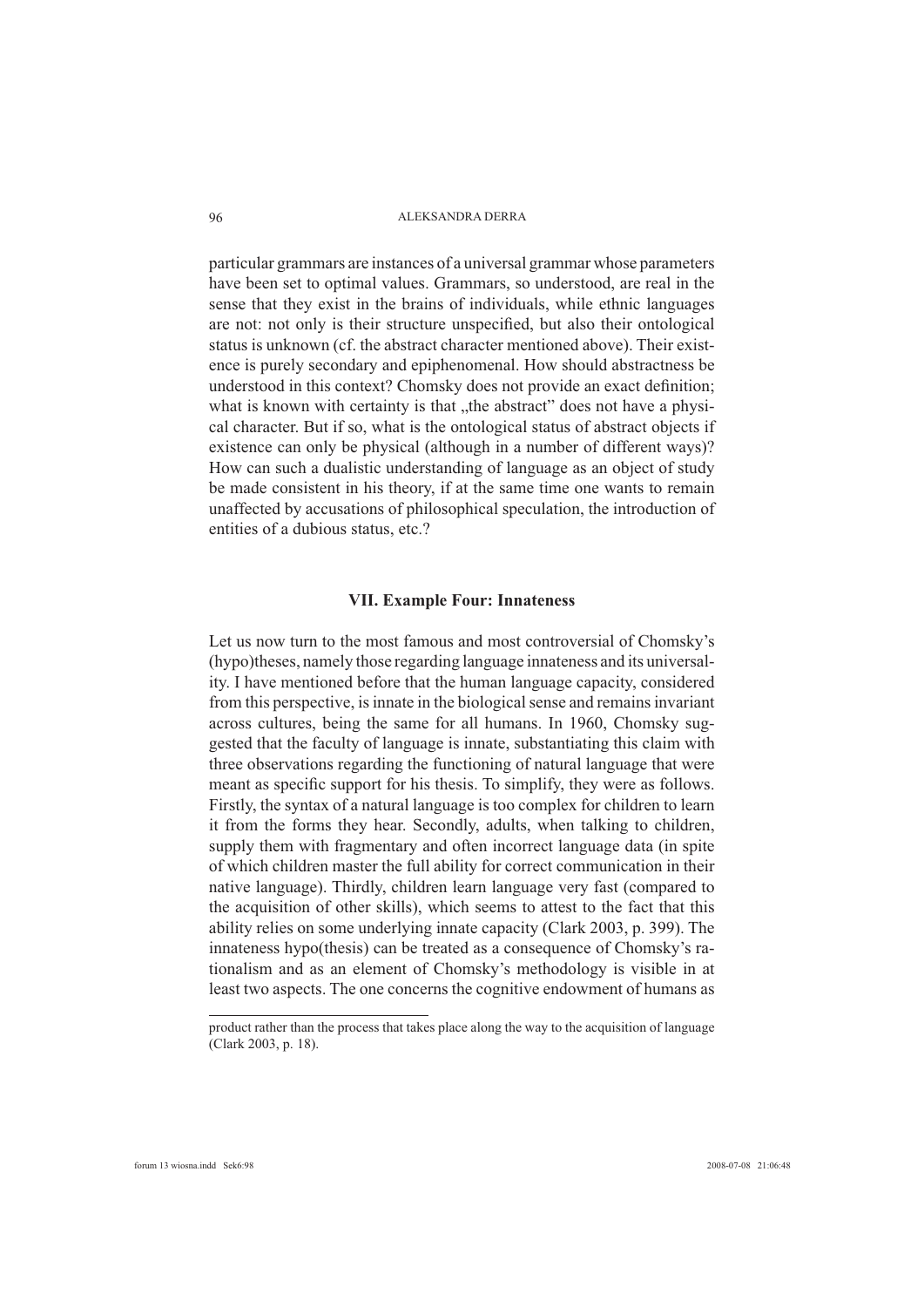a biological species displaying linguistic ability, the other, closely related, regards the properties that are ascribed to language itself. Both aspects are considered by Chomsky from a biological perspective (Chomsky 2002, p. 1). Generally speaking, Chomsky believes that there exists a human nature that remains unchanged regardless of what takes place in the environment of a given person. The only possible changes are the changes to the biological species itself. So considered, language – as an element of human cognitive endowment – is immutable; this also means that all particular languages are similar to one another on a deeper level, imperceptible at first glance.

Chomsky often simplifies and trivializes the problem of innateness. In one of his interviews, he puts forward the following statement. To claim that language is not innate is to claim that when one takes a stone, a rabbit and a grandmother, and places them in an English-speaking community, they will all end up learning English (Chomsky 2000b). Nevertheless, such a take on this problem fails to show the explanatory power of the innateness (hypo)thesis – all the more so since in the above formulation it is not at all clear what is in fact innate. Similarly, the said stone, rabbit, and grandmother, when placed in a human civilization, will have different ways of building houses, but can one take this as demonstrating that constructing skyscrapers counts as innate? Chomsky quite often repeats that innateness is not problematic when understood as a principle, it becomes problematic when one wants to prove it using some empirical criteria (Piattelli 1979, p. 53). But that is something which we want to do in our considerations, to dress an abstract claim in an empirical suit. It must be noted again that, as a matter of fact, in the innateness controversy the most important thing is the answer to the question of what is actually innate. This answer appears to constitute the crux of the matter, not so much polarizing the researchers into opposing camps, but generating a certain continuum of positions in regard to what may or may not qualify as innate. Chomsky himself agrees that there is no general innateness (hypo)thesis and he tries his best to show the specificity of the universal grammar. He also makes efforts at specifying his answer by introducing the categories of universal principles (e.g. distinctive phonological features, material universals, noun, past tense). The violation of those principles, even in the case of an artificially constructed system, would render it impossible to learn. Therefore, it is crucial to identify these principles, as well as to specify the methods with which they can be captured. What universal traits are dictated by the biological faculty of language, and does their presence in at least the majority of (if not all of)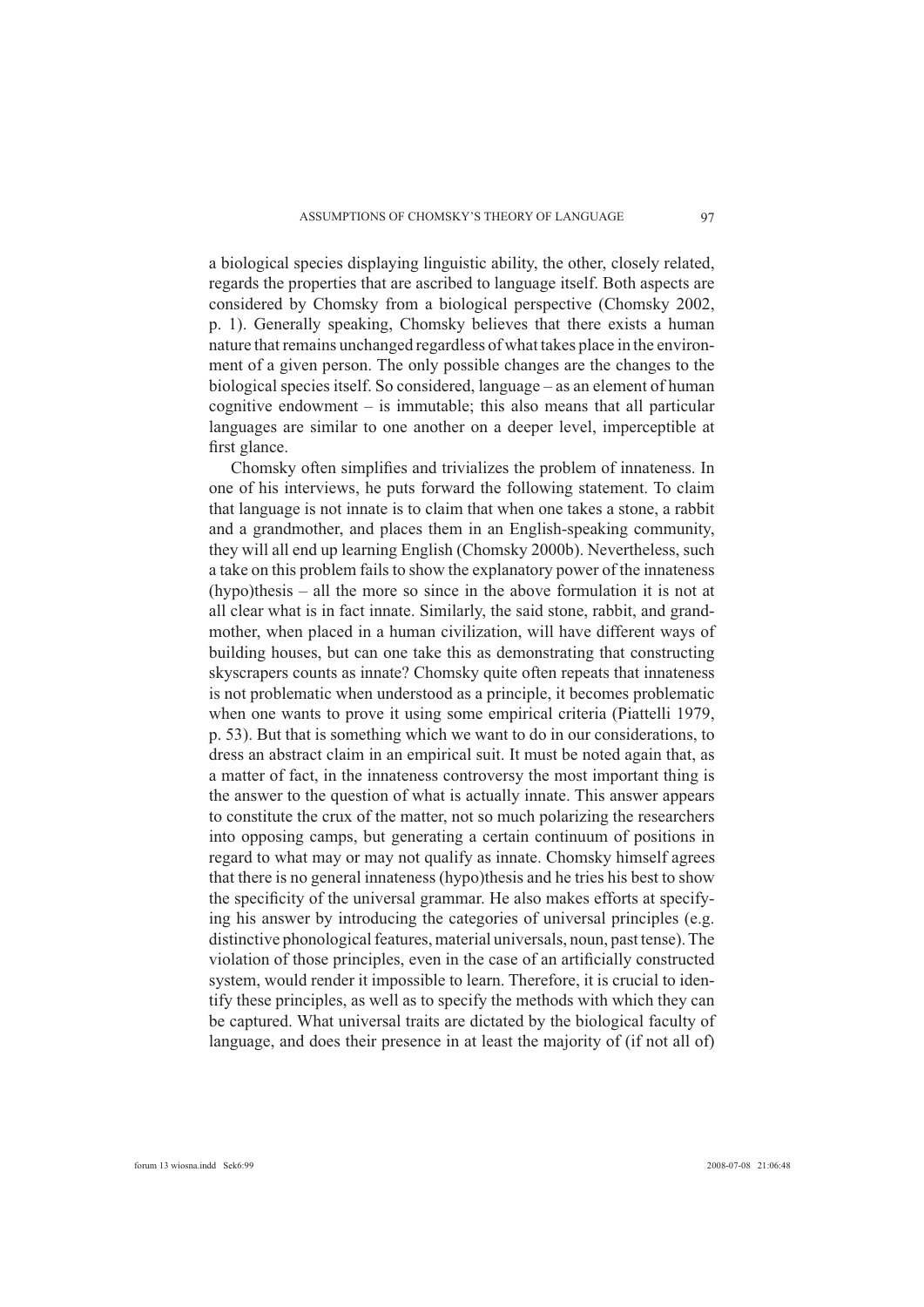the world's languages count as enough evidence for their innateness? One could, just as well maintain that it is certain indispensable cognitive skills, and not language, that are innate – a certain cognitive endowment that allows language to evolve. (Tomasello, Bates 2001, pp. 304-305)

More fundamental questions emerge at this point. Is the thesis about the innate character of language a proven thesis, or simply a hypothesis? Does it explain anything? Does it give us more information about language as such? Frequently enough the innateness thesis appears in the form of a hypothesis that serves to explain two problems: the problem of the universality of grammatical rules, and the question of the child's abilities to construct the grammar of its native language based on the utterances that it hears. This hypothesis can be reformulated in the following way: there is no reason not to suppose that children are born with exquisite knowledge of universal grammar that they make use of to acquire their native language (Chomsky 1968, p. 434). Accordingly, the innate schema is postulated as an empirical hypothesis that explains the homogeneity, specificity, richness in detail, and structural elaboration that characterize the grammars that are used by proficient speakers (Chomsky 1968, p. 410). The homogeneity mentioned above proves, or at least suggests, the existence of such a schema. Hypotheses of a similar sort are, however, very difficult to verify; although they are fully admissible as conjectures, their status is not in any way privileged over hypotheses from competing theories of language. A large group of researchers strongly oppose the innateness hypothesis on a number of specific grounds<sup>7</sup>. Empirical research is quoted to question the validity of both the second and the third of Chomsky's observations: adults provide children with speech that is characterized by a high level of grammatical correctness, and children need a relatively long time to master the use of syntactic structures (Clark 2003, p. 399).

From philosophical point of view one can state that the innateness controversy beautifully points out metaphysical and even ethical assumptions made both by the adherents of innateness and by its opponents. If one listen to the dispute between them, one can easily find out that there is no such view as pure radical empiricism or pure radical rationalism. There is a kind of spectrum of views where accents on what is acquired and what is innate have been put differently.

<sup>7</sup> The opponents of the innateness thesis include E. Bates, B. MacWhinney, M. Tomasello, D. Slobin, R. Langacker, A.E. Goldberg. See Tomasello, Bates 2001, p. 8.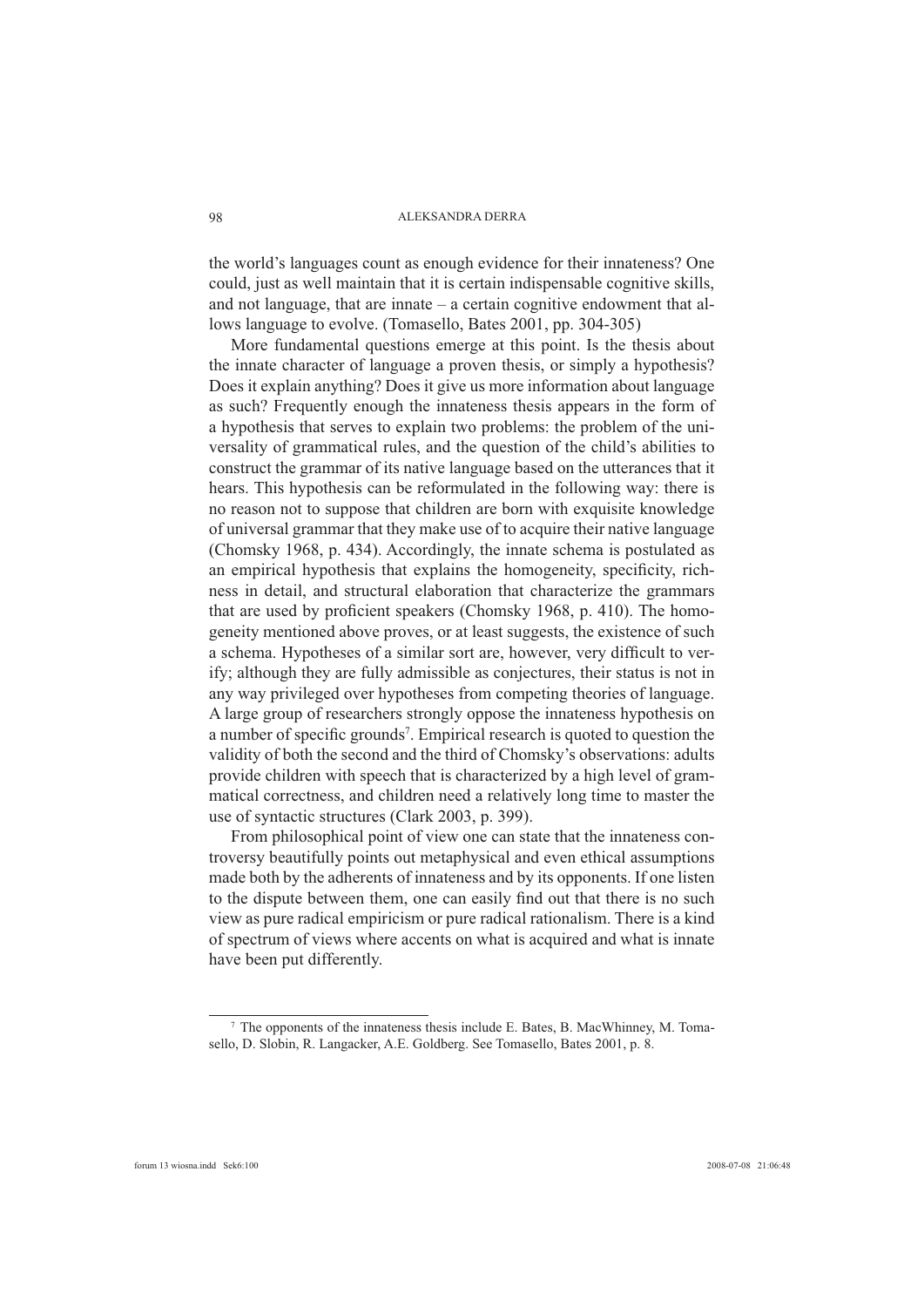### **VIII. Concluding Remarks**

In 2004, a second edition of Chomsky's *Language and Politics* (Chomsky 1988) came out, substantially extended by the inclusion of a great number of interviews that had been made with Chomsky over the years of his intellectual activity. That the discussions concerning language, its origin, theories of its acquisition, and its philosophical and psychological contexts are placed alongside interviews on current socio-political issues – is not accidental. This is the case because to Chomsky, the political and philosophical questions are interconnected. On a number of occasions, Chomsky expressed a conviction that behind claims concerning the non-innate character of language are particular political views, related to specific interests. One example could be the belief in the possibilities of manipulating human minds: if one sees the human being to be a *tabula rasa*, they will be seen as susceptible to any influences, or at least there exist good grounds for exerting such influence.

In particular philosophical conceptions there are numerous theoretical interdependencies that may not be readily visible at first glance. This applies to Chomsky's theory as well. His own beliefs, too, are embedded in a broader and not always sufficiently explicated context of assumptions that are made in order to develop particular theses. It seems that the most essential of his theses is the one regarding the existence of human nature that can be characterized and explained using a biological vocabulary. Its formulation requires such categories as empirical confirmation, facts (as opposed to artifacts), and "the natural" (as opposed to entities that are socially constructed); these categories are presupposed to be transparent and unequivocal. In this text, I have undertaken to show that their acceptance stems from certain philosophical or, strictly speaking, metaphysical judgments. These include, notably, the most basic one, about the exclusively physical character of existence (whatever this could mean); and the assumption that the only worthwhile study concerns itself exclusively with the entities that exist in this way. If the only really existing language is the internal system of the lexicon and rules implemented in the brain of the individual speaker, then such a conception of real existence harbors assumptions that do not always find support in what is "factual," "natural," or "empirically verified." This reality is derived from rationalistic and realistic philosophical presuppositions. They allow Chomsky to state that there exists a biologically shaped rationality characteristic of an immutable human nature; that experiences and the external environment have negligible effect on the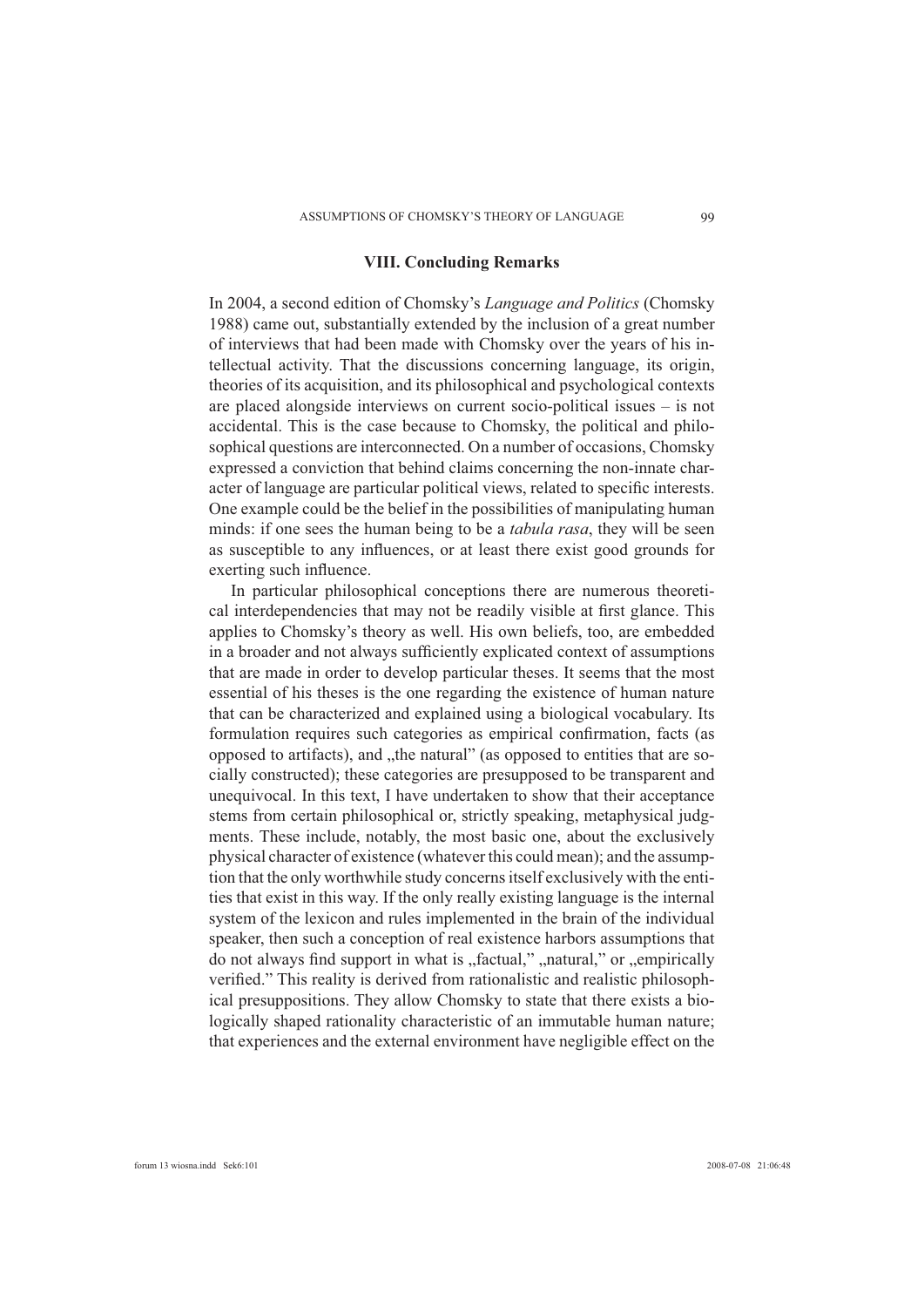shape of the language faculty; that the study of shared public language is relatively unimportant for the description of this faculty; that the capacity for using language, implemented in the human brain, can be studied by means of the increasingly advanced methods of the natural sciences; and so on. Such statements are compiled not only on the basis of empirically confirmed theses, but also arguments that had been accepted prior to any confirmation process; these include the arguments which served to establish what forms an empirical proof or confirmation could take in this case. All of this should be borne in mind when setting out to evaluate the validity of particular judgments within the remarkable theory of Noam Chomsky.

#### **References**

- Burge, T., 1989, "Wherein is Language Social," in A. George (ed.), *Reflections on Chomsky*, Oxford: Basil Blackwell.
- Chomsky, N., 1957, *Syntactic Structures*, The Hague: Mouton.
- Chomsky, N., 1965, *Aspects of the Theory of Syntax*, Cambridge, Mass.: MIT Press.
- Chomsky, N., 1967, "Review of B.F. Skinner 'Verbal Bahaviour'," in L. Jacobovits, M.S. Mirron (eds), *Readings in the Philosophy of Language*, New Jork: Prentice Hall, pp. 142-143.
- Chomsky, N., 1968, *Language and Mind*, New York: Harcourt Brace Jovanovich.

Chomsky, N., 1975, *Reflections on Language*, New York: Pantheon Books.

- Chomsky, N., 1979, *Language and Responsibility*, Sussex: The Harvester Press.
- Chomsky, N., 1980, *Rules and Representations*, New York: Columbia University Press.
- Chomsky, N., 1988, *Language and Politics*, New York: Black Rose Books.
- Chomsky, N., 1995, *The Minimalist Program*, Cambridge, Mass.: MIT Press.
- Chomsky, N., 2000a, *New Horizons in the Study of Language and Mind*, Cambridge: Cambridge University Press.
- Chomsky, N., 2000b, *The Architecture of Language*, New Delhi: Oxford University Press.
- Chomsky, N., 2002, *On Nature and Language*, Cambridge: Cambridge University Press.
- Chomsky, N., Hauser, M., Fitach, T.W., 2002, "The faculty of language: what is it, who has it, and how did it evolve?," *Science* 298, pp.1569-1579.
- Clark, E.V., 2003, *First Language Acquisition*, Cambridge: Cambridge University Press.
- Haith, M., 1998, "Who put the cog in infant cognition? Is rich interpretation too costly?," *Infant Behaviour and Development* 21(2), pp. 167-179.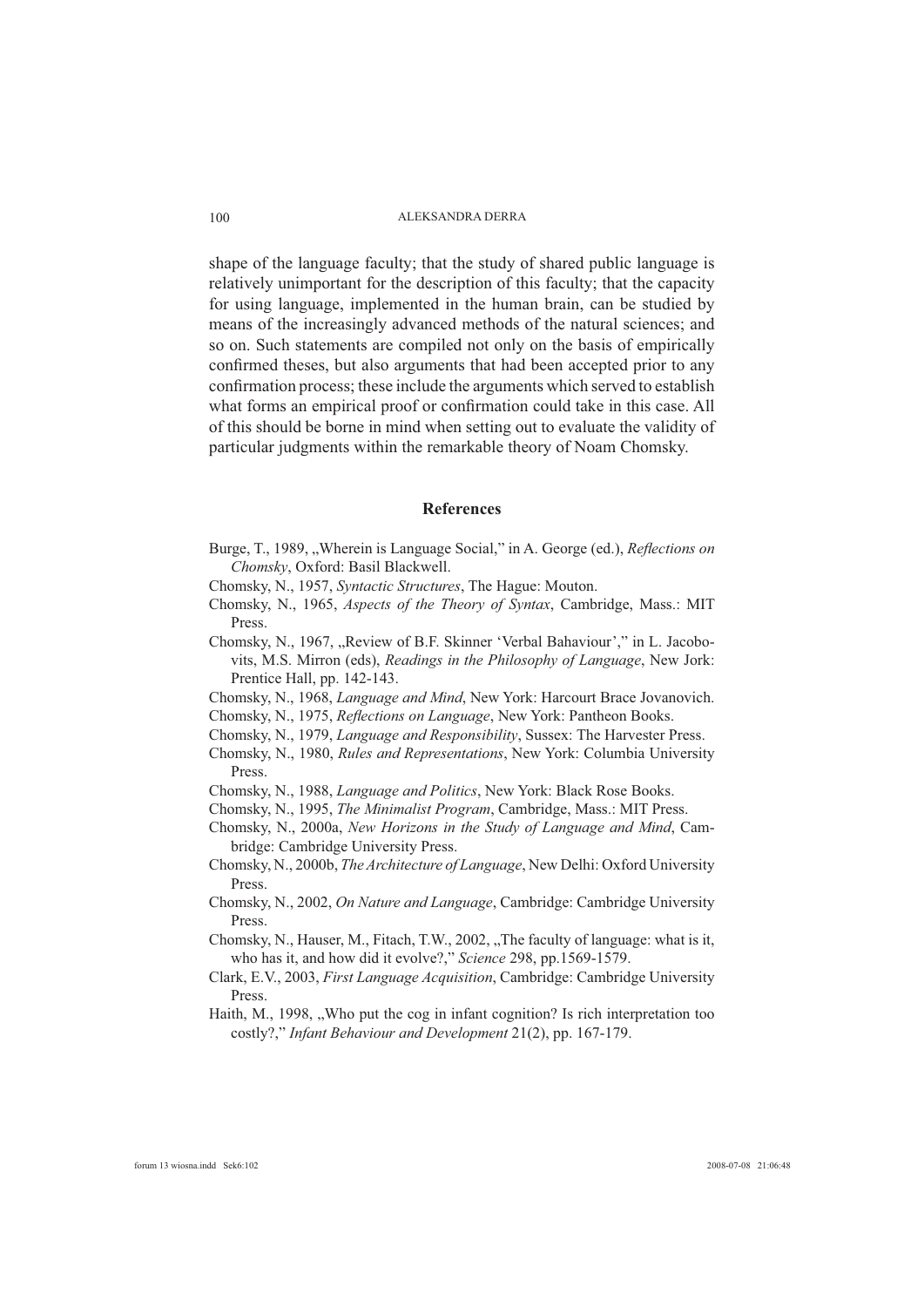- Hitchcock, Ch. (ed.)., 2004, *Contemporary Debates in Philosophy of Science*, Oxford: Blackwell.
- Kasher, A. (ed.)., 1991, *The Chomskyan Turn*, Oxford: Basil Blackwell.
- McGilvray, J., 1999, *Chomsky. Language, Logic and Politics*, Cambridge: Polity Press.
- Piattelli-Palmarini, M. (ed.)., 1979, *Language and Learning. The Debate between Jean Piaget and Noam Chomsky*, London: Routledge.
- Pickering, A. (ed.)., 1992, *Science as Practice and Culture*, Chicago: University of Chicago Press.
- Putnam, H., 2004, "The Content and Appeal of 'Naturalism'," in D. Macarthur, M. de Caro (eds), *Naturalism in Question*, Cambridge, Mass.: Harvard University Press, pp. 59-70.
- Smith, N., 2004, *Chomsky. Ideas and Ideals*, Cambridge: Cambridge University Press.
- Stone, T., Davies, M., 2002, "Chomsky Amongst the Philosophers," *Mind & Language* 17, pp. 276-289.
- Tomasello, M., Bates, E. (eds), 2001, *Language Development. The Essential Reading*, Oxford: Blackwell.